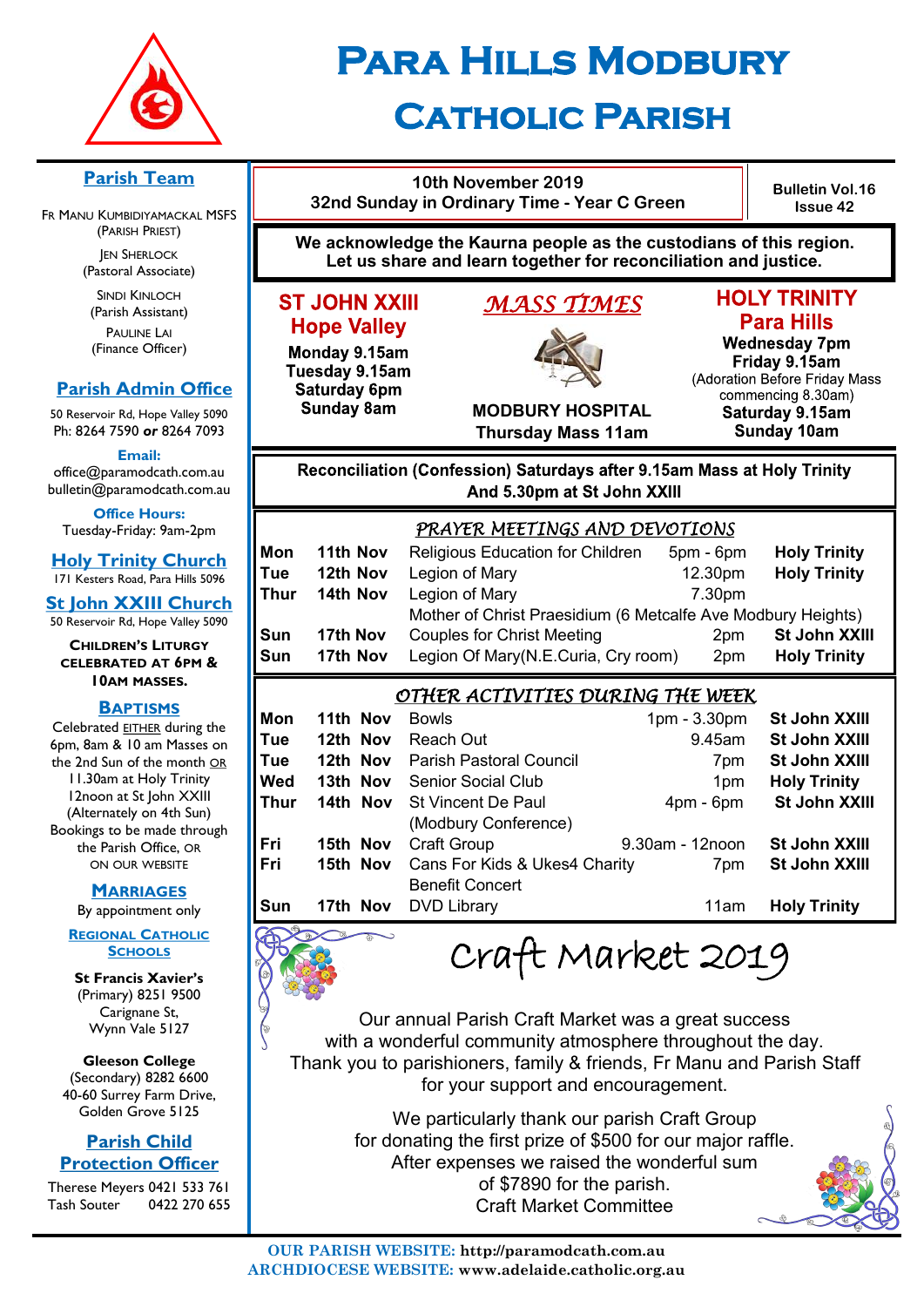#### **Alive in Christ**

The main theme of today's gospel is the reality of life after death. In this confrontation with the Sadducees, Jesus cleverly escapes from a doctrinal trap set for him and explains the doctrine of the resurrection of the dead, supported by the Pharisees and denied by the Sadducees. Jesus speaks of God as the God of the living and declares that heavenly life with God in glory is totally different from earthly life. Jesus had reached Jerusalem for his final Passover feast. He wept over Jerusalem, cleansed the Temple and started teaching there. As part of a well-planned plot to trap Jesus, the chief priests, the scribes and the Pharisees approached him with two controversial questions: i) "Tell us, by what authority are you doing these things and who is it that gave you this authority?" (Lk 20:2), and ii) "Is it lawful for us to pay taxes to the emperor, or not?" (Lk 20:22). Learning that Jesus had escaped from the first two traps, the Sadducees, in today's Gospel, asked a question

concerning the marital state after the resurrection. The challenge to Jesus was clear: do you believe in the written Torah which is silent on the resurrection, or do you side with the Pharisees, accepting their belief in the resurrection based on oral traditions and interpretations, and thus subjecting Moses to ridicule?

The word "resurrection" does not appear in the Pentateuch (Torah), but the beginnings of the concept are found in Job 19:26; Psalm 16:10; 49:15; Isaiah 25:8; 26:16-19; Daniel 12:2; and Hosea 13:14. "Those who had died would be raised so that they too could receive their due reward." (Daniel [165 BC]:12:2). Ezekiel 37 recounts the prophet's vision of dry bones rising to life, but the image refers to the Jewish nation rather than to individual persons. The idea of the resurrection is further developed in the Deuterocanonical books (see II Mc 7). The Sadducees constituted a group of wealthy, powerful and privileged, who controlled the Temple worship. Although few in number, the Sadducees were the Jewish governing class, and they supported Roman rule. They acknowledged only written Scripture as bearing God's word, accepting only the first five books of the Hebrew Bible as authoritative; they rejected the oral tradition which Pharisees found necessary for applying God's revealed word to everyday life. They gave the writings of the prophets a lower place in their system. The Sadducees believed in unrestricted free-will and not in fate or Divine Providence. They assumed that we control our own destinies through our personal actions. They rejected the idea of the resurrection, because it was not found in the Torah. Nor did they believe in the coming of the Messiah. Their question put Jesus in a no-win political position. If Jesus defended the concept of the resurrection, he would displease the Sadducees. If he failed to do so, he would displease the Pharisees. Thus, either way, he would alienate a part of the crowd. Jesus, using the Torah itself, explained that the afterlife won't be just an eternal replay of this life. Things will be different after we die. Normal human relations, including marriage, will be transformed. Then Jesus tells the Sadducees, that those whom

Readings for next Sunday, 17th Nov 2019 1st Reading Mal 3:19-20 2nd Reading 2 Thes 3:7-12 Gospel Luke 21:5-19

#### **Saints/Feast Days Of the Week**

| St Margaret of Scotland, St Gertrude |
|--------------------------------------|
|                                      |

#### **Our Community's Prayer Petitions**

#### *PLEASE NOTE: THE NAMES ON THE SICK LIST WILL REMAIN FOR TWO MONTHS ONLY UNLESS OTHERWISE NOTIFIED.*

**BULLETIN PRAYER LIST:** Please note that names can only be added to this list by immediate family, or the ill person themselves (for reasons of privacy).

#### **Please Remember in your Prayers Those who are sick, especially:**

Patricia Kopf, Darcy Ridley, Paul Holmes, Dudley Dolman, Father Peter Milburn, Maria Hand, Emma Gammon, Asher Caudle, David North, Elijah Neri, Wayne Collins, Antoinette Pascale, Marg Dolman, Charlotte Fussell, Selena (Rose) Quinn, Phyllis Anthony, Reta Lockyer, John MacGrath, Ken Robinson, Graham Armstrong, Mary Redmond, Graham Speed, Marlen Piineda, David Truman, Bruce McAndie, Rosa Maria Santos, Sean Molloy, Betty Roper, Imperia De Ionno, Julie Reimann, Imelda Schulz, Maddison Calleja, Janice Forrester, Ray Zielonka, Jim Marlow, Gerry Canavan, Jayden Lee, Audrey Athayde, Marie Boulton, Sr. Marleen Dewar OLSH, Kay Kennedy, Rita Robinson, Eileen Ryan, Gary Lockyer, Yvonne Summers.

#### **Recently Deceased** Patricia Mary Carey, Sharyn Francese

God considers worthy of the resurrection and heavenly life with Him are immortal, like the angels and hence are "children of God." Today's gospel invites us to live as people of the Resurrection. The hope of our resurrection and eternal life with God gives us lasting peace and joy amid the struggles and tension of our day-to-day lives. Being totally aware of the presence of the living God amidst us we should offer living worship to a living God. Our worship services and relation to God must be life-giving rather than life-draining experiences. The proclamation that our God is the God of the living has to mean something positive to us. It should affect our lives today and every day. Therefore, let us resolve to be living this life to its fullness that we prepare ourselves well for life eternal.

Tanultumbudramalaked

#### *CHILDREN'S PRAYER*

Help me to recognize your living presence in my life so that I live with joyfulness and love everyday. Help me to share the joy of knowing you with the people I meet. Amen

**RESPONSORIAL PSALM: Lord, when your glory appears, my joy will be full.**

*Cont….*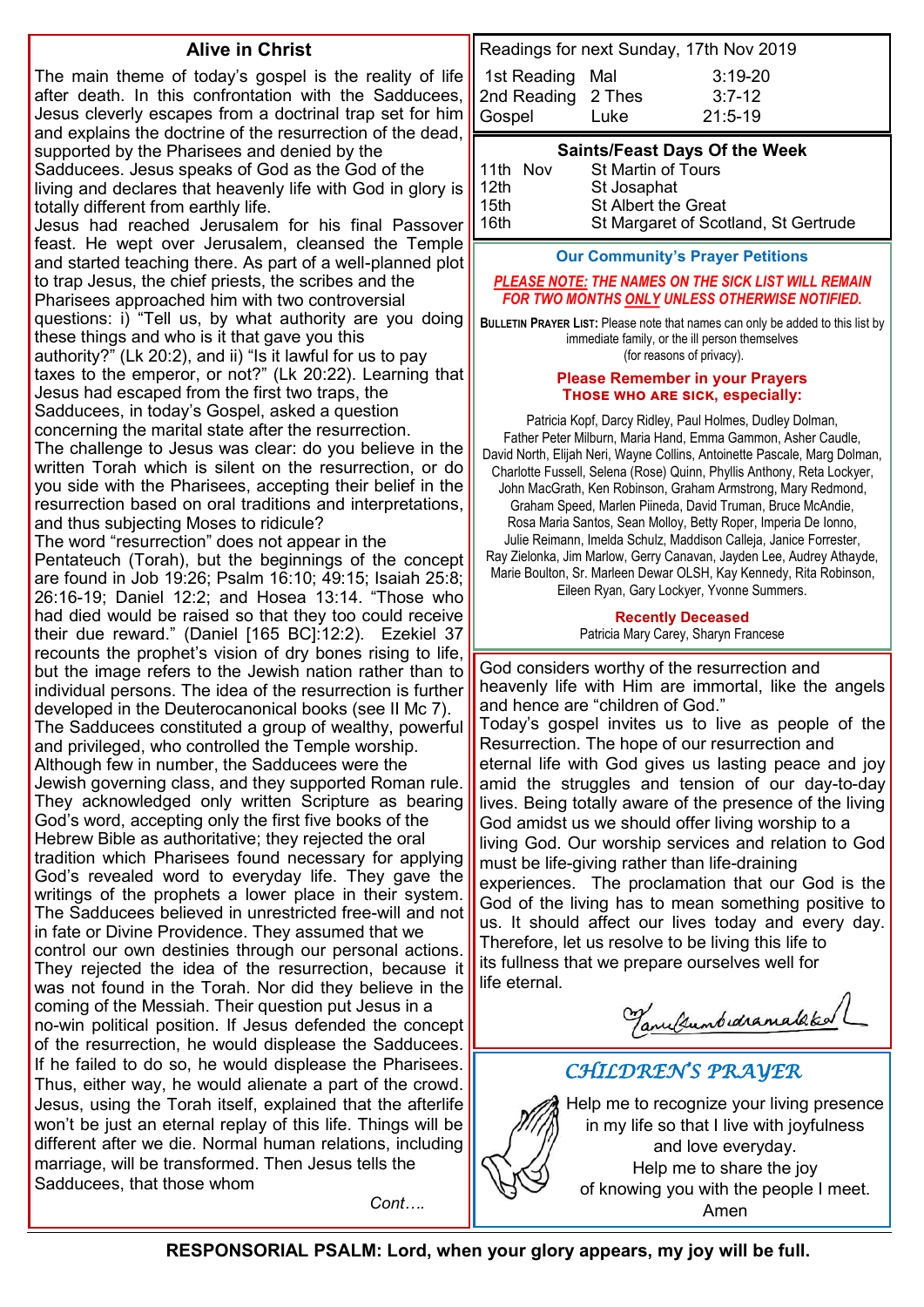**ST VINCENT DE PAUL HQ: 1300 729 202 from 9.00am — 1.00pm or www.vinnies.org.au** 





#### **St Vincent de Paul Modbury Conference**

 *Lord your timeless lesson sings out in the voice of constant waves, in the wind through the trees and in the harmonies of life. Wash clean our ears to hear you, make us* 

*listen now, for we need your great wisdom to assist us in our life. Amen.*

Back to six calls for assistance this week, covering 9 adults and 6 children – one for furniture only.

A big thank-you to Corrie and all those who supported her preparation and sale of gift baskets at the Craft Fair – her sales topped the thousand dollar mark.

> Gift baskets will also be available for sale on Sunday 24th November at Holy Trinity during the cuppa after Mass.

Our Christmas Appeal is on this weekend and your support, as ever, is greatly appreciated. Stamped envelopes are available for donations, and tax receipts will be provided.

Our immediate needs in the pantry are Margarine, Tinned Fruit, Peanut Butter and Tea Bags

If you can, please put any or all of these in the basket. We appreciate the assistance this provides us in keeping the pantry stocked against the assistance demand.

Thank you and God Bless

#### **REACH OUT GROUP**

Tuesday 12th November 2019 9.15am Mass at St John XXIII Followed by a cuppa. All Welcome

| Reader:                   | Jos Hensing                               |
|---------------------------|-------------------------------------------|
| Offertory:                | Carmelina D'Silva & Mary Mattner          |
|                           | Communion: Maureen Frost & Margaret Emery |
| Altar Server: Ian Dalwood |                                           |

For information about Reach Out please call Maureen Kenny Ph: 8396 7682 or M: 0418 821 859



DEVELOPMENT FUND 2019

Congratulations Joy Knowles No. 43

Drawn by Grace Healey

 Contact: Barbara Mathews 8258 8806 to be included in the draw.

#### **HAPPY BIRTHDAY NOVEMBER BABIES**

11th Nov Gary Lelacheur, 13th Nov Margaret Grima,

Margaret Viceban Anne Van Der Arend 17th Nov Gavin Ball



#### **Thank You - Volunteers Weekend Dinner /BBQ**

We will be holding a BBQ to show our appreciation for all the wonderful work our many volunteers

do within the parish.

#### *Sunday 24th November 2019*

#### *at 5pm in the Holy Trinity Church Hall.*

All Masses on the weekend of the 23rd/24th November will be dedicated to our Volunteers.



**BBBBBBBBBBBBBBBBBBBBBBBBB** aaaaaaaaaaa **Memorial Mass** 2000000000000

On Friday the 29th November 2019 at St John XXIII we will be holding our Annual Memorial Mass at 7pm,followed by a shared supper

All Parishioners Welcome

**ã da da da da da da da da da da da** d



#### **Plenary Council 2020** *'Listen to what the Spirit is saying …' Rev 2:7*

#### **What's next in our parish?**

We will convene two sessions where parishioners will be able to join a discussion group on one of the Listening and Discernment themes. There will be tea, coffee and finger food available. You will be able to choose either or both (should you want to discuss more than one of the themes) of the following sessions:

30<sup>th</sup> November at St John XXIII following 6pm Mass

• 8<sup>th</sup> December at Holy Trinity following 10am Mass. Each Discernment session is expected to result in a response that we can summarise and submit via the Plenary Council website. The Australia wide responses will be used to 'flesh out' the agenda for discussion at the Plenary Council in October 2020

Liturgy Assistants Roster January to March 2020

The liturgy assistants roster for January to March 2020 will be drawn up soon. If you have any information that affects the roster, or you are aware that you will not be available for any reason for any ministry for which you have volunteered, could you please pass that information either to the parish office or directly to Therese Meyers by phoning 0421 533 761 or by emailing [theresemeyers@gmail.com](mailto:theresemeyers@gmail.com) by Friday 15 November 2019. The 2020 AFL Draw is already available!

**GOSPEL ACCLAMATION: Alleluia, alleluia! Jesus Christ is the firstborn of the dead; glory and kingship be his for ever and ever.. Alleluia!**